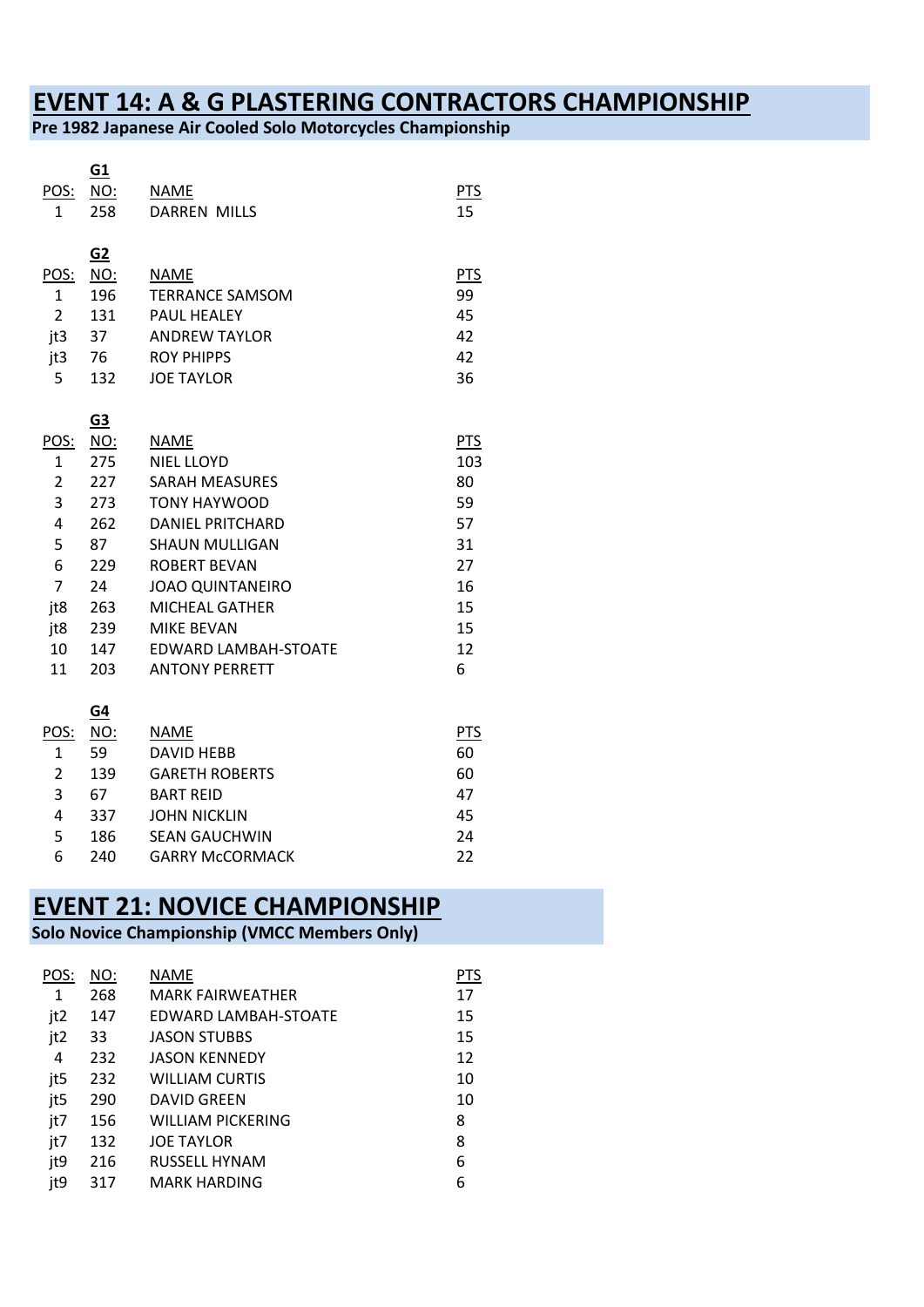## **EVENT 22: SUPERMONO GB CHAMPIONSHIP**

**Single Cylinder 4 stroke** 

| NO: | NAME                  | PTS |
|-----|-----------------------|-----|
| 74  | <b>DAVE MATRAVERS</b> | 105 |
| २२  | <b>JASON STUBBS</b>   | 51  |
| 44  | <b>JACK SMITH</b>     | 44  |
| q   | <b>WILLIAM GRANT</b>  | 34  |
| 94  | <b>GEOFFREY MILLS</b> | 34  |
|     |                       |     |

## **EVENT 23: 125CC SOLO MOTORCYCLE CHAMPIONSHIP**

#### **Open 125cc Class (2 and 4 Stroke)**

| POS: | NO: | <b>NAME</b>          |    |
|------|-----|----------------------|----|
|      | 296 | <b>BEN MEASURES</b>  | 70 |
|      | Q   | <b>WILLIAM GRANT</b> | 45 |
|      | 156 | WILKLIAM PICKERING   | 22 |
|      | 33  | <b>MIKE POWELL</b>   | 17 |

#### **EVENT 26: 80'S PRODUCTION BIKES Class**

| Sports                                                                                                          |                                                                                         |                                                                                                                                                                                                                                                                                                 |                                                                                  |
|-----------------------------------------------------------------------------------------------------------------|-----------------------------------------------------------------------------------------|-------------------------------------------------------------------------------------------------------------------------------------------------------------------------------------------------------------------------------------------------------------------------------------------------|----------------------------------------------------------------------------------|
| <b>POS:</b><br>1<br>$\overline{\mathbf{c}}$<br>$\overline{3}$                                                   | <u>NO:</u><br>98<br>257<br>22                                                           | <b>NAME</b><br><b>LIAM ROGERS</b><br>RICHARD STUBBS<br><b>ROD GRAHAM</b>                                                                                                                                                                                                                        | <b>PTS</b><br>108<br>51<br>45                                                    |
| 4                                                                                                               | 54                                                                                      | <b>MIKI SPROSEN</b>                                                                                                                                                                                                                                                                             | 10                                                                               |
| S/S1<br><b>POS:</b><br>1<br>$\overline{2}$                                                                      | NO:<br>89<br>267                                                                        | <b>NAME</b><br>MICHEAL WALE<br><b>IAN LEWIS</b>                                                                                                                                                                                                                                                 | <b>PTS</b><br>120<br>48                                                          |
| S/S2<br><u>POS:</u><br>1                                                                                        | $rac{NO}{0}$                                                                            | <b>NAME</b>                                                                                                                                                                                                                                                                                     | $rac{\text{PTS}}{0}$                                                             |
| S/B1<br>POS:<br>$\mathbf 1$<br>$\overline{2}$<br>3<br>4<br>5<br>6<br>$\overline{7}$<br>8<br>9<br>10<br>11<br>12 | NO:<br>286<br>256<br>116<br>290<br>232<br>131<br>232<br>186<br>220<br>281<br>143<br>221 | <b>NAME</b><br><b>JOHN CHAMBERS</b><br><b>ALLEN HOYLAND</b><br>PHILIP JONKER<br><b>DAVID GREEN</b><br><b>JASON KENNEDY</b><br><b>MARK BOSTOCK</b><br><b>WILLIAM CURTIS</b><br><b>SEAN GAUCHWIN</b><br><b>SIMON CUNLIFFE</b><br><b>MARK HERBERT</b><br><b>STEFAN DILLEY</b><br><b>DEREK HEAP</b> | <b>PTS</b><br>120<br>48<br>36<br>36<br>30<br>30<br>24<br>14<br>11<br>8<br>8<br>4 |
| S/B2<br>$rac{POS}{1}$                                                                                           | $\frac{NO:}{212}$                                                                       | <b>NAME</b><br><b>MIKE GITTINGS</b>                                                                                                                                                                                                                                                             | $rac{\text{PTS}}{60}$                                                            |
| S/B3<br><u>POS:</u><br>1                                                                                        | $rac{NO}{0}$                                                                            | <u>NAME</u>                                                                                                                                                                                                                                                                                     | $rac{\text{PTS}}{0}$                                                             |
| S/B4<br>POS:<br>$\mathbf{1}$                                                                                    | <u>NO:</u><br>$\overline{42}$                                                           | <b>NAME</b><br><b>TONY JIMENEZ</b>                                                                                                                                                                                                                                                              | $rac{PTS}{120}$                                                                  |